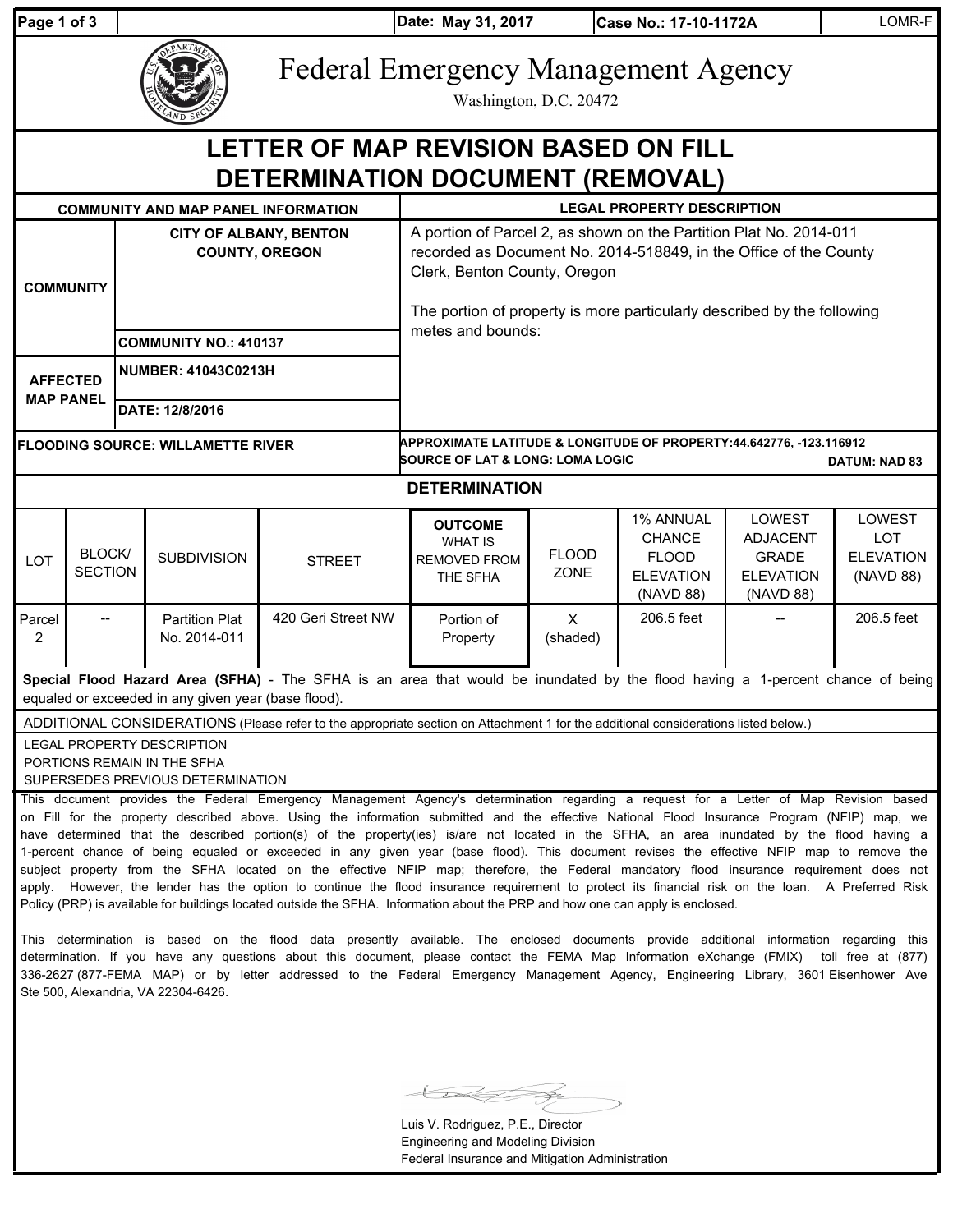Page 2 of 3 **May 31, 2017** 

**Date: Case No.: 17-10-1172A** LOMR-F



Federal Emergency Management Agency

Washington, D.C. 20472

## **LETTER OF MAP REVISION BASED ON FILL DETERMINATION DOCUMENT (REMOVAL)**

ATTACHMENT 1 (ADDITIONAL CONSIDERATIONS)

## **LEGAL PROPERTY DESCRIPTION (CONTINUED)**

BEGINNING at the Northerly-most northwest corner of Parcel 2, Partition Plat 2014-11, as platted and recorded in the Benton County Book of Partition Plats and as shown in the Benton County Records as Document No. 2014-518849, said point also being the southwest corner of Lot 18, BLOSSOM CROSSING, as platted and recorded in Book 11, Page 22, Book of Town Plats for Benton County, Oregon; and running thence along the boundary of said Parcel 2: North 88°22'50" East 190.21 feet; thence North 1°37'10" West 85.83 feet; thence Northeasterly along the arc of a 280.00-foot radius curve to the left (the chord of which bears North 75°04'02" East 35.65 feet) 35.67 feet to a point of reverse curve; thence Southeasterly along the arc of a 20.00-foot radius curve to the right (the chord of which bears South 63°02'09" East 28.55 feet) 31.80 feet to a point of compound curve; thence Southeasterly along the arc of a 259.86-foot radius curve to the right (the chord of which bears South 08°31'37" East 80.96 feet) 81.29 feet; thence South 75°47'50" East 11.93 feet; thence leaving said boundary of Parcel 2 South 7°56'27" East 34.88 feet; thence North 25°47'19" East 25.38 feet; thence South 29°18'53" East 43.53 feet; thence South 18°54'18" West 30.46 feet; thence South 0°05'12" East 158.63 feet; thence South 15°04'41" West 53.76 feet; thence South 17°45'50" West 48.75 feet; thence South 28°51'26" West 52.22 feet; thence South 2°12'31" East 26.99 feet; thence South 22°10'49" East 38.57 feet; thence South 44°13'58" West 91.81 feet; thence South 69°46'09" West 22.93 feet; thence South 40°50'32" West 40.11 feet; thence South 32°33'01" West 20.18 feet; thence South 72°31'52" West 12.77 feet; thence South 81°41'08" West 48.86 feet; thence South 81°19'04" West 90.49 feet; thence North 71°51'28" West 18.27 feet; thence North 21°55'24" West 15.27 feet; thence North 27°27'51" West 17.76 feet; thence North 58°46'15" West 25.87 feet; thence South 73°34'20" West 17.05 feet; thence South 24°57'09" West 22.09 feet; thence South 83°07'24" West 23.69 feet; thence North 53°54'32" West 25.75 feet; thence North 23°59'52" West 27.92 feet; thence North 0°33'11" East 46.50 feet; thence South 86°32'47" East 17.71 feet; thence North 69°37'13" East 19.74 feet; thence North 23°54'37" East 32.50 feet; thence North 4°35'11" West 35.24 feet; thence North 1°08'39" East 46.18 feet; thence North 78°44'34" East 25.99 feet; thence North 58°32'13" East 26.01 feet; thence South 83°07'23" East 35.45 feet; thence North 73°13'00" East 30.38 feet; thence North 15°37'35" West 19.74 feet; thence North 3°51'25" East 36.77 feet to a point on the southeasterly right of way line of Adams Street; thence Northeasterly along the arc of a 154.00-foot radius curve to the left (the chord of which bears North 22°58'58" East 65.20 feet) 65.69 feet along said right of way line to a point of compound curve; thence Northwesterly along the arc of a 327.00-foot radius curve to the left (the chord of which bears North 8°06'23" West 211.50 feet) 215.37 feet along the easterly right of way of said Adams Street to a point of reverse curve; thence Northwesterly along the arc of a 339.59-foot radius curve to the right (the chord of which bears North 25°54'07" West 12.72 feet) 12.72 feet along said right of way to the POINT OF BEGINNING

This attachment provides additional information regarding this request. If you have any questions about this attachment, please contact the FEMA Map Information eXchange (FMIX) toll free at (877) 336-2627 (877-FEMA MAP) or by letter addressed to the Federal Emergency Management Agency, Engineering Library, 3601 Eisenhower Ave Ste 500, Alexandria, VA 22304-6426.

Luis V. Rodriguez, P.E., Director Engineering and Modeling Division Federal Insurance and Mitigation Administration